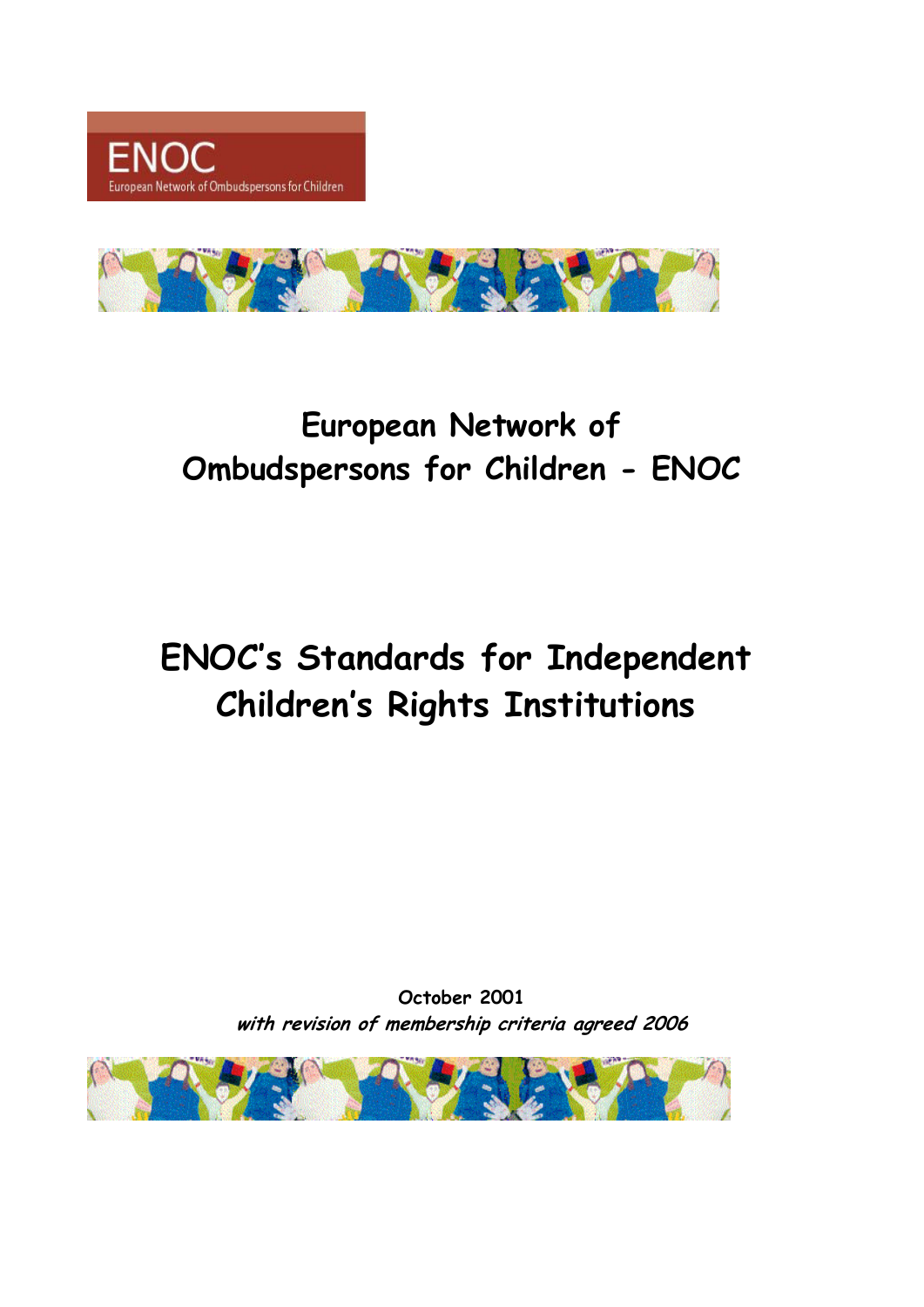# **European Network of Ombudspersons for Children Standards for Independent Children's Rights Institutions**

#### **Introduction and background**

At its fourth annual meeting in Brussels in October 2000, ENOC - the European Network of Ombudspeople for Children - agreed to develop Standards for independent national human rights institutions for children. The Standards were drafted by a working group of ENOC members and advisers, circulated for comments and endorsed unanimously by ENOC's fifth annual meeting in Paris in October 2001.

ENOC believes that the development of independent statutory institutions to monitor, promote and protect children's human rights should be considered within the context of the broader development of national human rights institutions. The 1993 World Conference on Human Rights in its Vienna Declaration and Programme of Action reaffirmed "... the important and constructive role played by national institutions for the promotion and protection of human rights, in particular in their advisory capacity to the competent authorities, their role in remedying human rights violations, in the dissemination of human rights information, and education in human rights...". It encouraged "... the establishment and strengthening of national institutions...".

#### **ENOC's Membership Criteria**

At its third meeting in Madrid in 1999, ENOC agreed an interim statement to define membership criteria. Then when ENOC's statutes were adopted in 2006, the following Articles set out conditions for full and associate membership: **"Article 4: Membership** 

There are two categories of membership of ENOC – full and associate. Full membership of ENOC is open to independent children's rights institutions within Council of Europe member-states which meet all of the following criteria:

- The institution is established through legislation approved by parliament, which provides for its independence.
- The institution has the function of protecting and promoting children's rights. This function is established through legislation.
- There are no provisions in the legislation which limit the institution's ability to set its own agenda in relation to this function, or which prevent it carrying out significant core functions suggested in the Paris Principles and ENOC's Standards (see annex 1).
- The institution must include or consist of an identifiable person or persons concerned exclusively with the protection and promotion of children's rights.
- Arrangements for appointment of ombudspersons, commissioners and members of a commission must be established by legislation, setting out the term of the mandate and arrangements for renewal, if any.

Institutions may be constituted separately or may form part of an independent national or regional human rights institution. In all cases they must meet the above criteria.

#### **Article 5 Applying for membership**

5 Requests for membership are addressed to the Bureau of ENOC. Applications will only be considered for full membership. Where the Bureau decides that the criteria in article 4 are not met, the institution may be considered for associate membership, if it demonstrates it is actively seeking to meet these criteria…

The World Conference also affirmed that "the rights of the child should be a priority in the United Nations system-wide action on human rights"(Vienna Declaration and Programme of Action, World Conference on Human Rights, Vienna, June 1993, UN General Assembly A/CONF.157/23, paras. 21, 36 and 45 et seq). The almost universal ratification of the Convention on the Rights of the Child indicates the global commitment to recognising and realising the rights in the CRC for all children. The Treaty Body for the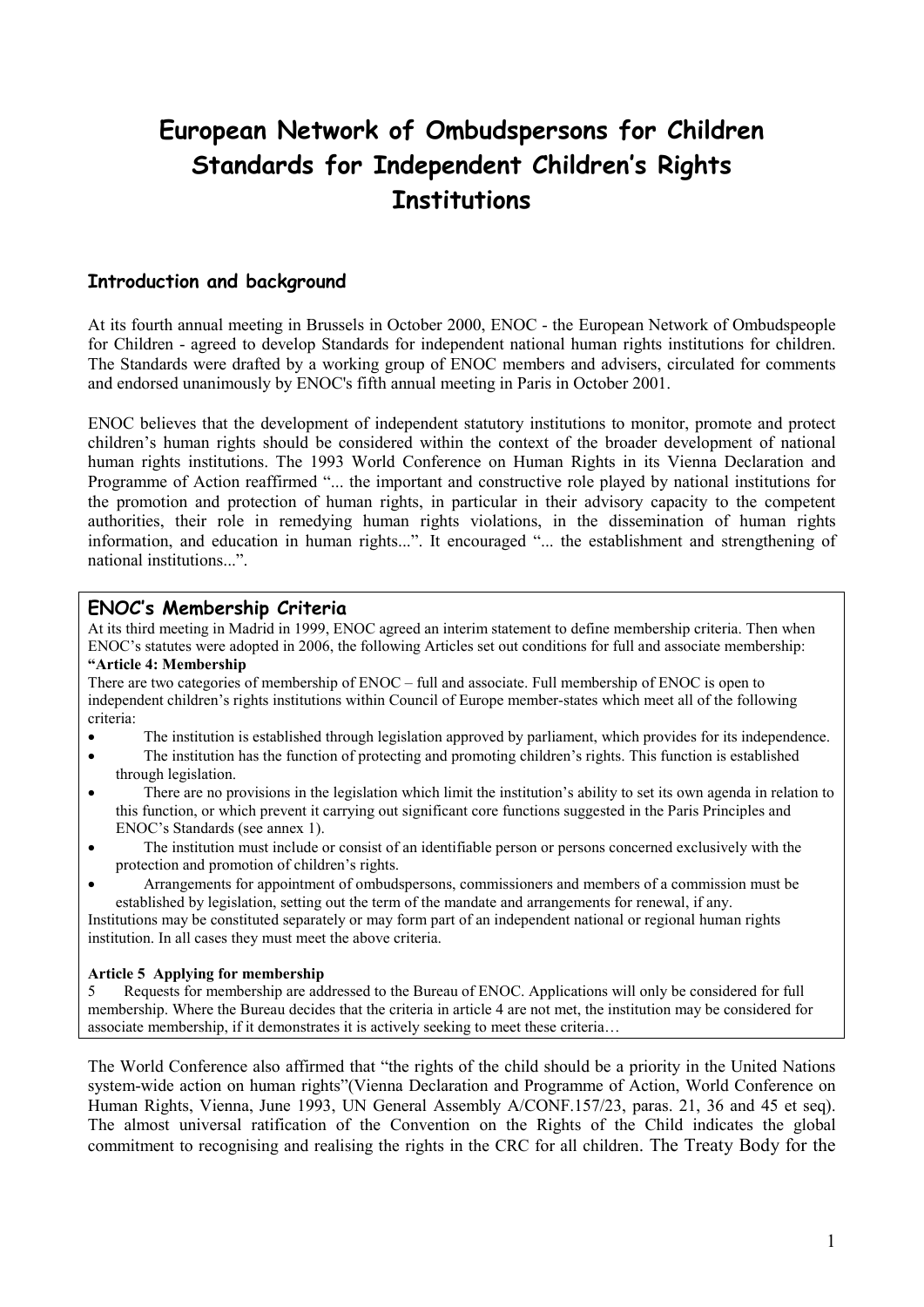CRC, the Committee on the Rights of the Child, has consistently advocated the establishment of independent human rights institutions for children.

ENOC is committed to promoting the establishment of independent statutory human rights institutions for children in every state. It recognises that the concept is a developing one and that individual states will need to design a model appropriate to their governmental and legal systems, which takes account of existing institutions and makes the most effective use of available resources.

ENOC recognises that independent HRIs for children may be established as separate bodies (Children's Ombudsman, Children's Rights Commissioner, Defenseur des Enfants, etc) or as an integral part of a human rights commission or general ombudsman. National and/or regional institutions may be established. ENOC believes that in all cases, account must be taken of the special status and needs of children.

#### **The Paris Principles**

In 1993, following a series of workshops and seminars throughout the UN system, the General Assembly endorsed a set of "Principles relating to the Status of National Institutions" (known as the "Paris Principles").

The Principles affirm that national human rights institutions are to be vested with competence to promote and protect human rights and given as broad a mandate as possible, "clearly set forth in a constitutional or legislative text".

The International Co-ordinating Committee of National Institutions for the Promotion and Protection of Human Rights has established a Credentials Committee (comprising one institution from each major geographic region). The Credentials Committee has developed a questionnaire for applicants for accreditation, based on conformity with the Paris Principles. In reviewing applications, the Credentials Committee considers national institutions' mandate, pluralism in composition, jurisdiction, stability of operation and independence. ENOC may consider in time developing a similar process.

**These Standards incorporate and use the Paris Principles as their basis. Any independent institution established to monitor, promote and protect the human rights of children should conform with the Paris Principles. In addition, in designing and establishing such institutions, states will need to recognise the special status of children. Institutions that are designed only with adults in mind are most unlikely to serve children effectively.**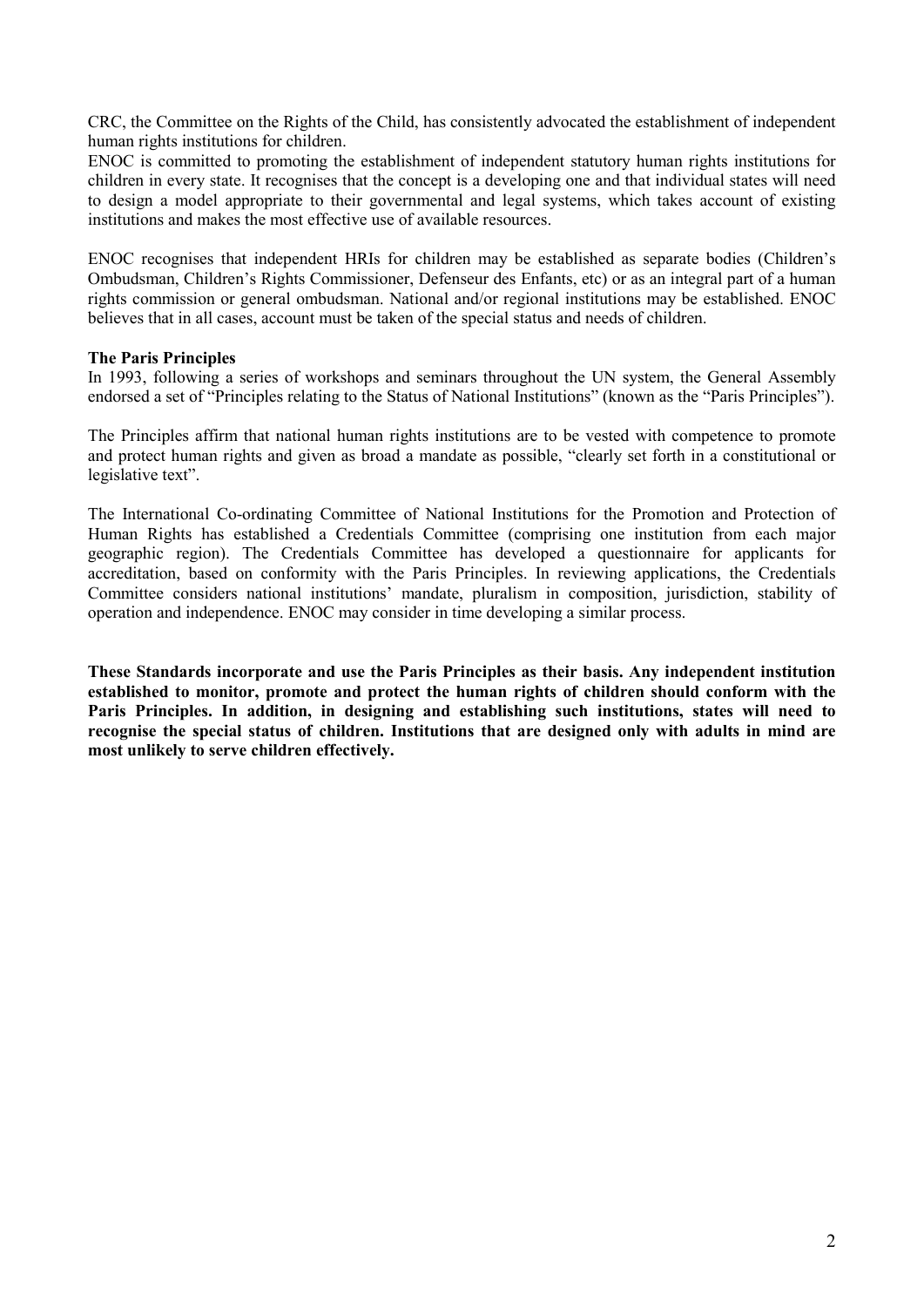# **European Network of Ombudspersons for Children Standards for Independent Children's Rights Institutions**

*These Standards are aspirational; not all ENOC member-institutions meet all of the Standards. But its members agree that parliaments and governments should be encouraged to review the status of existing institutions in the light of the Standards and to ensure that the design of new institutions conforms with the Standards and with the Convention on the Rights of the Child (CRC).* 

ENOC believes that in order to be effective in monitoring, promoting and protecting the human rights of children, a human rights institution must conform with the Paris Principles, the CRC and the European Convention on Human Rights. The full text of the Principles is reproduced below. The following is an unofficial summary of the key implications of the Principles, relating them, where appropriate, to children's human rights in particular:

#### **Competence and responsibilities**

An independent institution set up to monitor, promote and protect the human rights of children must:

- be established by legislation;
- have as broad a mandate as possible in relation to the monitoring, promotion and protection of children's human rights, based on the CRC;
- have the right to provide and to publicise opinions, recommendations, proposals and reports on its own initiative or at the request of other authorities on any matter concerned with the promotion and protection of children's human rights, including:
	- ∗ legislative or administrative provisions and provisions relating to judicial organisation, intended to preserve and extend the protection of human rights. The institution will consider legislation, etc., in force and proposed and when necessary recommend adoption of new legislation, etc., or amendment;
	- ∗ any violation of children's human rights which it decides to take up;
	- ∗ preparation of reports on human rights in general, or on more specific matters;
	- ∗ drawing the attention of the Government/Parliament to violations, making proposals for remedies and when necessary commenting on the position and reaction of Government/Parliament.
- promote and ensure harmonisation of national legislation with the Convention on the Rights of the Child and all other international human rights instruments relevant to children's rights to which the state is a party, and promote their effective implementation;
- encourage ratification of or accession to any such instruments;
- contribute independently to the monitoring and reporting process under the CRC and other relevant instruments;
- co-operate with the United Nations and with UN and other agencies, regional institutions and national institutions of other states competent in the promotion and protection of children's rights;
- assist in formulating and executing programmes for the teaching of and research into human rights;
- publicise human rights and efforts to combat all forms of discrimination, in particular racial discrimination, by increasing public awareness, through information, education and making use of the media.

#### **Composition, independence**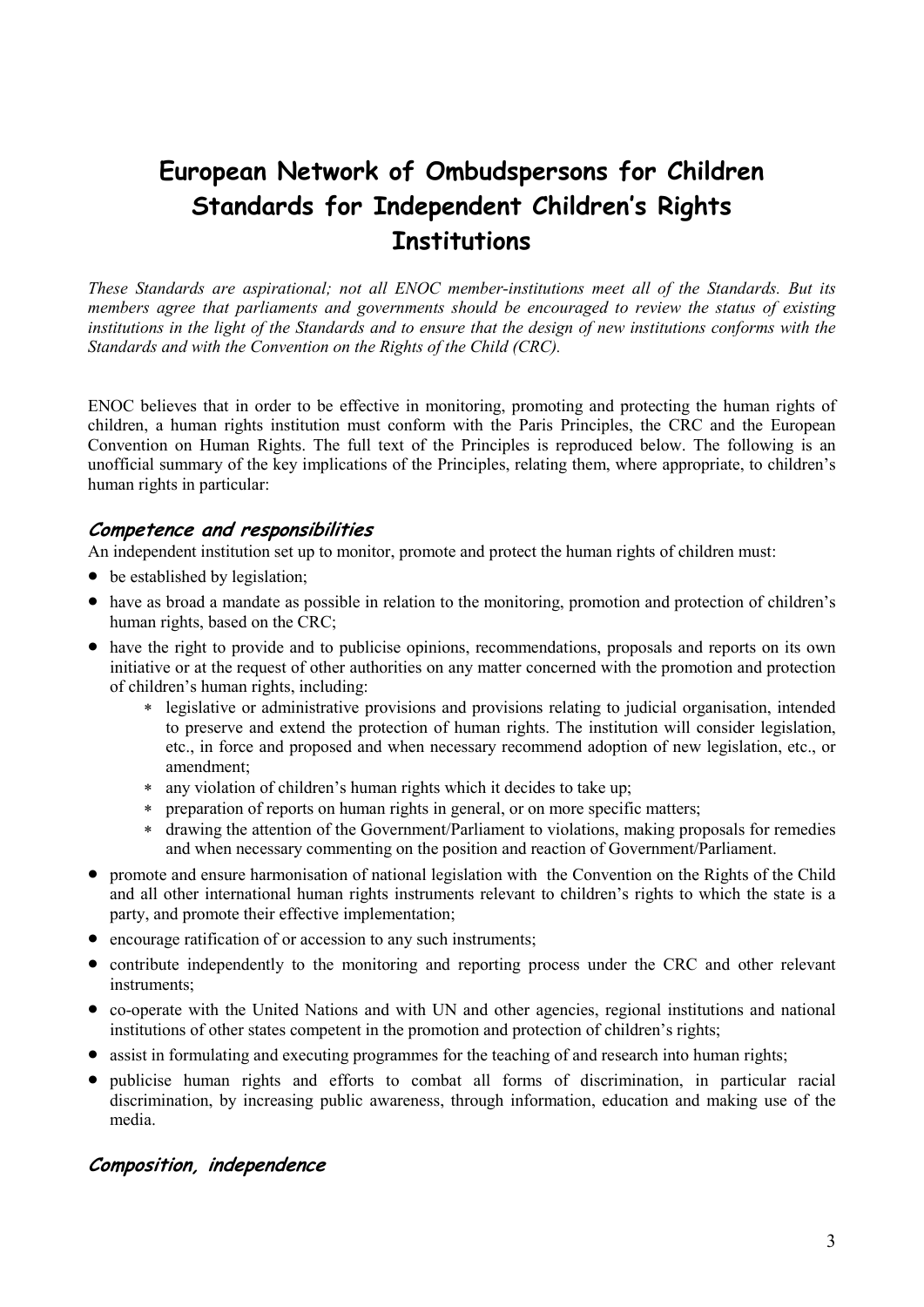The institution must have adequate funding to enable it to have its own staff and premises in order to be independent of Government. It must not be subject to financial control which might affect its independence.

Arrangements for appointment of ombudspeople, commissioners and members of a commission must be established by an official act, setting out the duration of the mandate and any arrangements for renewal. The composition and methods of appointment of the institution must be appropriate to enable effective cooperation with, for example, appropriate NGOs and professional organisations, universities, Parliament and Government departments.

### **Methods of operation**

The institution must be able to:

- freely consider any questions falling within its competence, whether submitted by Government or taken up on its own initiative;
- hear any person and obtain any information and any documents necessary for assessing situations falling within its competence;
- speak freely to the public, directly or through any media;
- meet regularly and whenever necessary in the presence of all its members duly convened;
- establish working groups and set up local or regional sections to assist it in discharging its functions;
- maintain relationships with other bodies responsible for the promotion and protection of human rights including with a broad range of non-governmental organisations.

#### **Hearing and considering complaints**

Some institutions will be authorised to hear and consider complaints from individuals or groups. If this is the case, additional principles are proposed to base such functions on. Without prejudice to the other principles, the institution may:

- seek an amicable settlement through conciliation, or through binding decision within limits prescribed by law; or, where necessary, on the basis of confidentiality;
- inform the complainant of his rights and of available remedies and promote access to them;
- hear complaints or transmit them to any other competent authority within the limits prescribed by the law;
- make recommendations, in particular for changes in law, regulations and administrative practice which might have remedied the situation complained of.

# **Designing human rights institutions for children**

In addition to conforming with the Paris Principles, ENOC believes that the design and development of the institution must take full account of the special status of children and the particular difficulties for children in exercising their rights.

The legislation establishing the institution must be linked explicitly to promoting implementation of the Convention on the Rights of the Child - thus covering children's economic, social and cultural rights as well as civil and political rights.

Conformity with the Paris Principles requires the institution to consider all other relevant human rights instruments which the state has ratified or acceded to.

The legislation must include provisions setting out specific functions, powers and duties relating to children and their rights, linked to the Convention. "Children" should be defined as in Article 1 of the CRC. For example: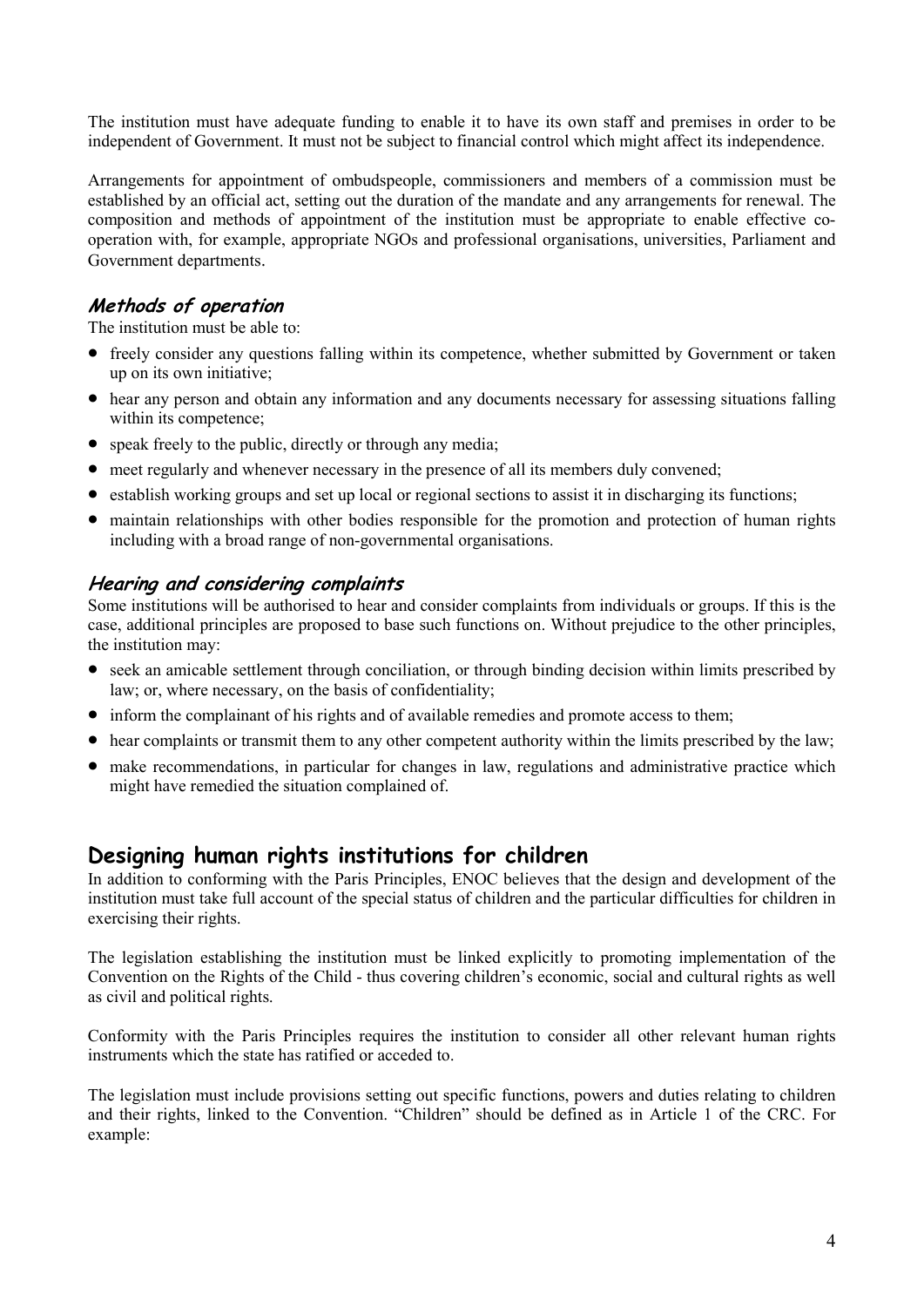- duties to pay particular regard to the views of children, to take active steps to maintain direct contact with children, organisations of children and organisations established to promote children's rights; and to promote respect for the views of children throughout society;
- the institution must be readily accessible to children and able to respond to any individual communications from children.
- powers to have regard to the situation of children in the family, in schools and in all other institutions;
- powers to consider the promotion and protection of children's rights in relation not only to government but also to private bodies;
- the right to have access to children in all forms of alternative care and all institutions which include children;
- the right to report freely and separately on the state of children's human rights.

The institution must review whether children have access to advice and advocacy and complaints procedures and services, and make appropriate recommendations.

The institution must seek to ensure that children and adults are aware of the principles and provisions of the CRC.

The institution must include or consist of an identifiable person or persons concerned exclusively with the promotion of children's human rights - a Children's Ombudsman, Children's Rights Commissioner or Children's Rights Commission. This should be a person/people who can bring status and public and political respect to the office. They should have a high public profile and so enhance the status and visibility of children. The institution will need to ensure awareness of its existence and mandate amongst children, using appropriate channels including for example schools, other institutions which accommodate children, youth organisations and media used by children.

The institution needs to have appropriate, multi-disciplinary staffing dedicated to the promotion and protection of children's human rights and a ring-fenced minimum budget to enable it to work effectively.

A transparent procedure for appointments should be established, for example including advertising the appointment publicly and/or establishing an appointments committee including, eg, children, children's NGOs, governmental representatives, etc.

# **Responding to complaints from children and their representatives**

If an institution includes in its mandate considering and responding to complaints from children it will need to take account of the particular difficulties for children in making complaints. Complaints procedures designed with adult complainants in mind are most unlikely to be used significantly by children. The institution will need to ensure, for example:

- that its mandate and powers are well and appropriately publicised to children and their representatives throughout the jurisdiction in a form and language they can understand, with special attention to very young children, disabled children, children in difficult circumstances and in all institutions;
- that children have free and easy access to the institution, for example through free telephone lines, e-mail access and local offices;
- that it is able to give advice and refer children to appropriate bodies;
- that there are clear confidentiality policies, explained to children and others before they use the institution's services.

Children themselves should be involved in the design and review of complaints procedures and advice and advocacy systems.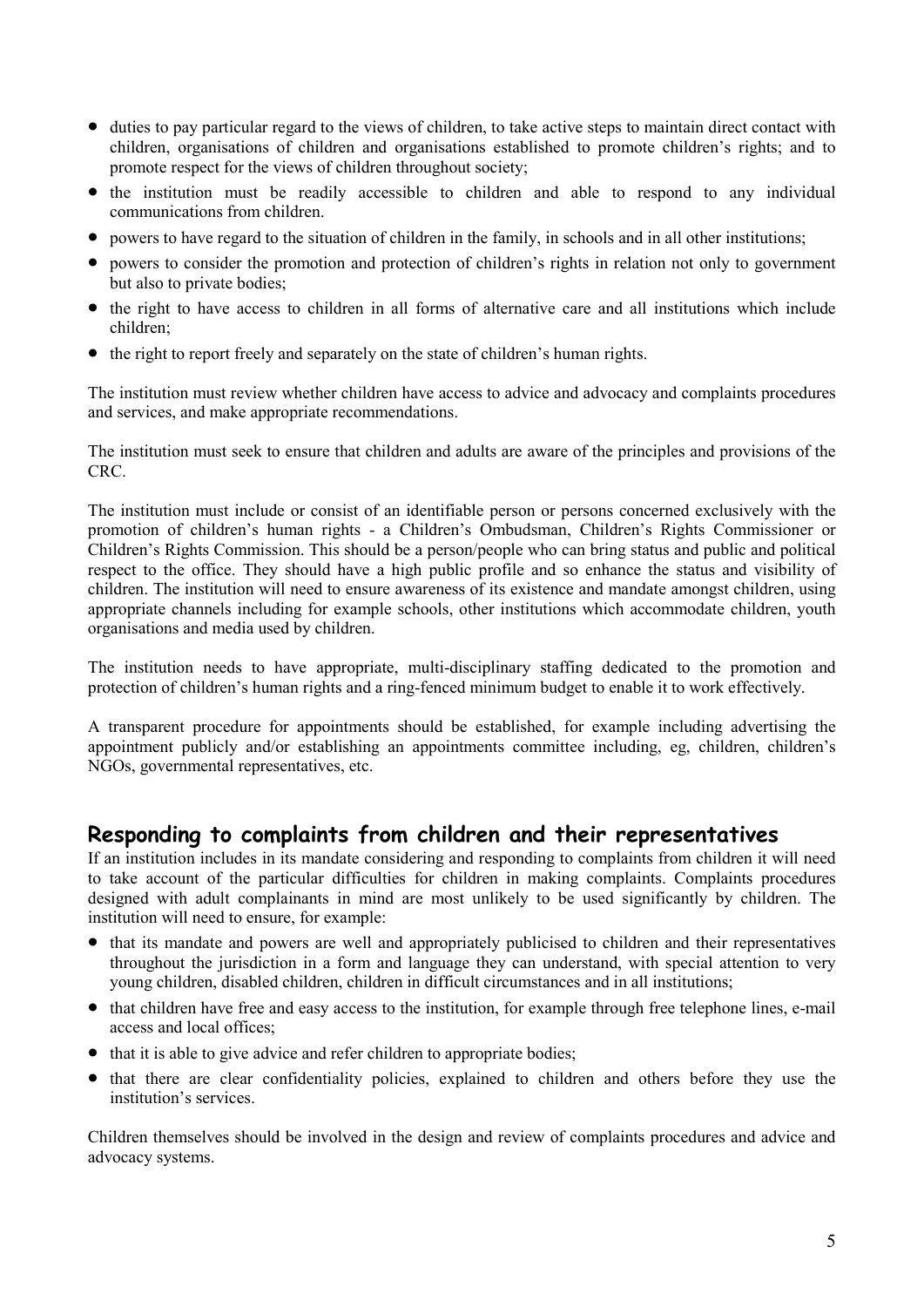# **PRINCIPLES RELATING TO THE STATUS OF INDEPENDENT NATIONAL HUMAN RIGHTS INSTITUTIONS – THE 'PARIS PRINCIPLES'**

*Following discussion and debate by United Nations agencies and non-governmental organisations concerning the need for national human rights institutions, the "Principles relating to the Status of National Institutions" (known as the Paris Principles) were adopted by the UN General Assembly in 1993.* 

*This is the text of the Principles:* 

# **Principles Relating to the Status of National Institutions**

#### **Competence and Responsibilities**

1. A national institution shall be vested with competence to promote and protect human rights.

2. A national institution shall be given as broad a mandate as possible, which shall be clearly set forth in a constitutional or legislative text, specifying its composition and its sphere of competence.

3. A national institution shall, *inter alia*, have the following responsibilities:

(a) To submit to the Government, Parliament and any other competent body, on an advisory basis either at the request of the authorities concerned or through the exercise of its power to hear a matter without higher referral, opinions, recommendations, proposals and reports on any matters concerning the promotion and protection of human rights; the national institution may decide to publicise them; these opinions, recommendations, proposals and reports, as well as any prerogative of the national institution, shall relate to the following areas:

(i) Any legislative or administrative provisions, as well as provisions relating to judicial organisation, intended to preserve and extend the protection of human rights; in that connection, the national institution shall examine the legislation and administrative provisions in force, as well as bills and proposals, and shall make such recommendations as it deems appropriate in order to ensure that these provisions conform to the fundamental principles of human rights; it shall, if necessary, recommend the adoption of new legislation, the amendment of legislation in force and the adoption or amendment of administrative measures;

(ii) Any situation of violation of human rights which it decides to take up;

(iii) The preparation of reports on the national situation with regard to human rights in general, and on more specific matters;

(iv) Drawing the attention of the Government to situations in any part of the country where human rights are violated and making proposals to it for initiatives to put an end to such situations and, where necessary, expressing an option on the positions and reactions of the Government;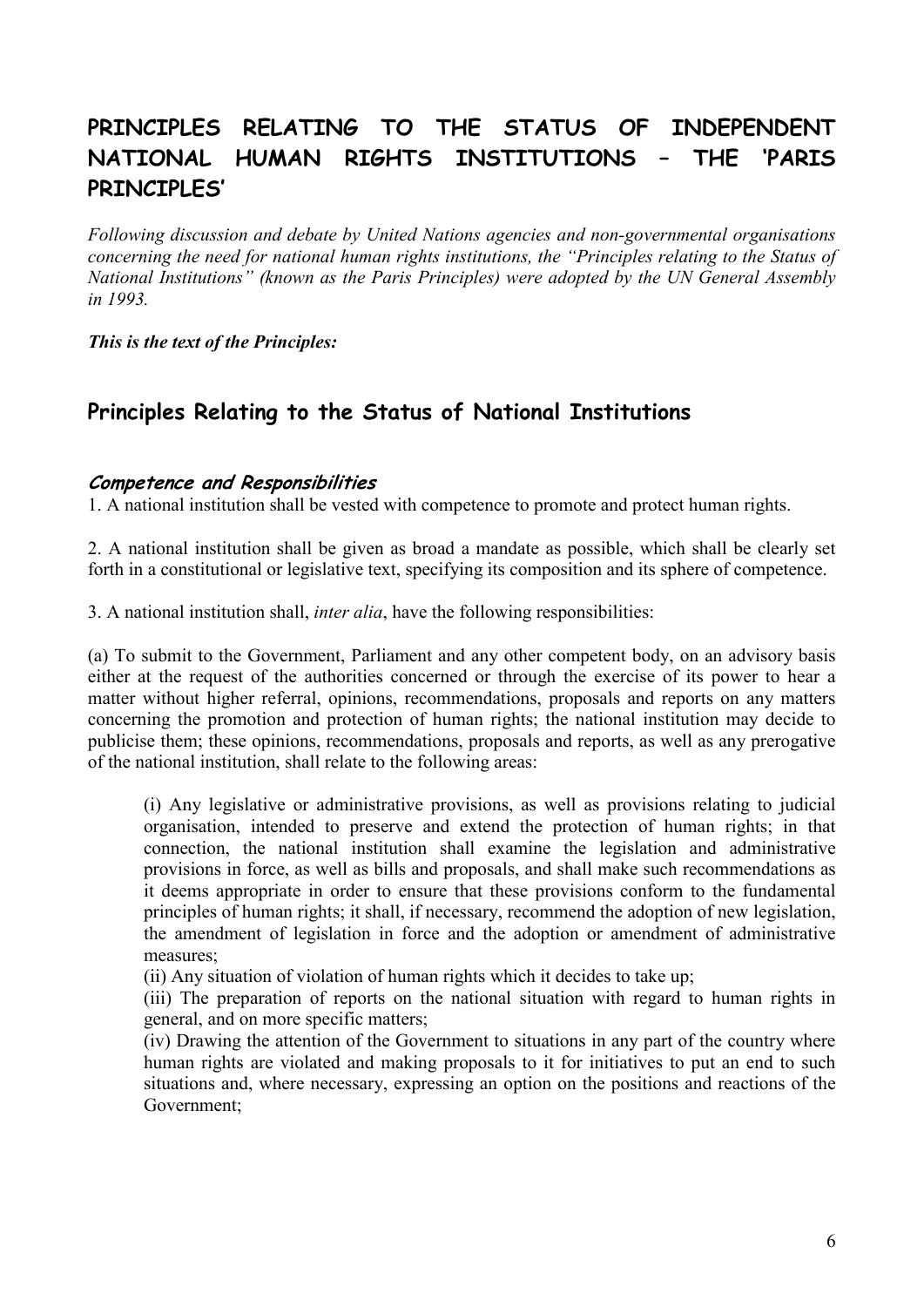(b) To promote and ensure the harmonisation of national legislation, regulations and practices with the international human rights instruments to which the State is a party, and their effective implementation;

(c) To encourage ratification of the above-mentioned instruments or accession to those instruments, and to ensure their implementation;

(d) To contribute to the reports which States are required to submit to United Nations bodies and committees, and to regional institutions, pursuant to their treaty obligations, and, where necessary, to express an opinion on the subject, with due respect for their independence;

(e) To co-operate with the United Nations and any other organisation in the United Nations system, the regional institutions and the national institutions of other countries that are competent in the areas of the promotion and protection of human rights;

(f) To assist in the formulation of programmes for the teaching of, and research into, human rights and to take part in their execution in schools, universities and professional circles;

(g) To publicise human rights and efforts to combat all forms of discrimination, in particular racial discrimination, by increasing public awareness; especially through information and education and by making use of all press organs.

### **Composition and guarantees of independence and pluralism**

1. The composition of the national institution and the appointment of its members; whether by means of an election or otherwise, shall be established in accordance with a procedure which affords all necessary guarantees to ensure the pluralist representation of the social forces (of civilian society) involved in the promotion and protection of human rights, particularly by powers which will enable effective co-operation to be established with, or through the presence of, representatives of:

(a) Non-governmental organisations responsible for human rights and efforts to combat racial discrimination, trade unions, concerned social and professional organisations, for example, associations of lawyers, doctors, journalists and eminent scientists;

(b) Trends in philosophical or religious thought;

- (c) Universities and qualified experts;
- (d) Parliament;

(e) Government departments (if they are included, these representatives should participate in the deliberations only in an advisory capacity).

2. The national institution shall have an infrastructure which is suited to the smooth conduct of its activities, in particular adequate funding. The purpose of this funding should be to enable it to have its own staff and premises, in order to be independent of the Government and not to be subject to financial control which might affect its independence.

3. In order to ensure a stable mandate for the members of the institution, without which there can be no real independence, their appointment shall be effected by an official act which shall establish the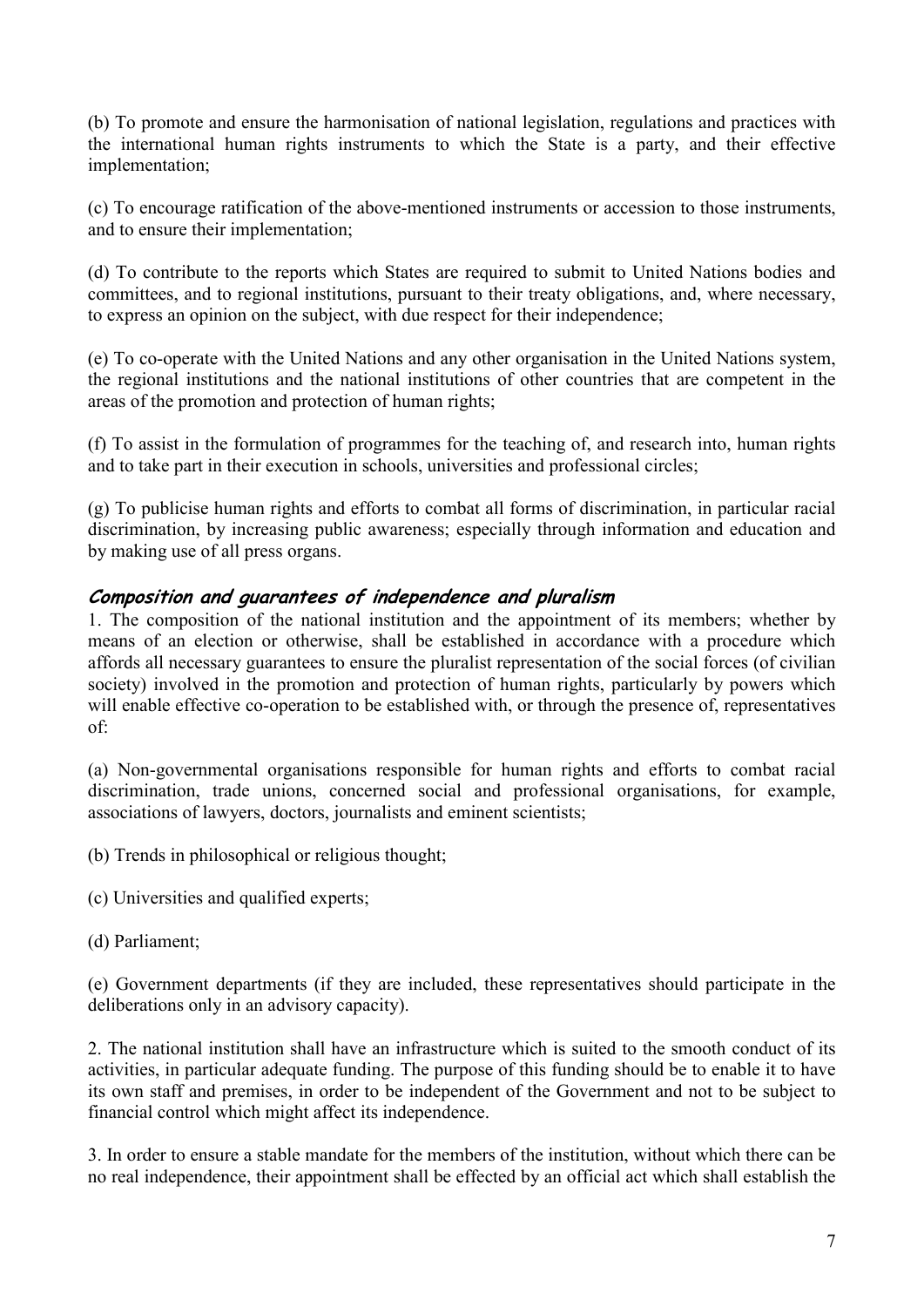specific duration of the mandate. This mandate may be renewable, provided that the pluralism of the institution's membership is ensured.

## **Methods of operation**

Within the framework of its operation, the national institution shall:

(a) Freely consider any questions falling within its competence, whether they are submitted by the Government or taken up by it without referral to a higher authority, on the proposal of its members or of any petitioner;

(b) Hear any person and obtain any information and any documents necessary for assessing situations falling within its competence

(c) Address public opinion directly or through any press organ, particularly in order to publicise its opinions and recommendations

(d) Meet on a regular basis and whenever necessary in the presence of all its members after they have been duly convened

(e) Establish working groups from among its members as necessary, and set up local or regional sections to assist it in discharging its functions;

(f) Maintain consultation with other bodies, whether jurisdictional or otherwise, responsible for the promotion and protection of human rights (in particular, ombudsmen, mediators and similar institutions);

(g) In view of the fundamental role played by non-governmental organisations in expanding the work of national institutions, develop relations with non-governmental organisations devoted to promoting and protecting human rights, to economic and social development, to combating racism, to protecting particularly vulnerable groups (especially children, migrant workers, refugees, physically and mentally disabled persons) or to specialised areas.

## **Additional principles concerning the status of commissions with quasijurisdictional competence**

A national institution may be authorised to hear and consider complaints and petitions concerning individual situations. Cases may be brought before it by individuals, their representatives, third parties, non-governmental organisations, associations of trade unions or any other representative organisations. In such circumstances, and without prejudice to the principles stated above concerning the other powers of the commissions, the functions entrusted to them may be based on the following principles:

(a) Seeking an amicable settlement through conciliation or, within the limits prescribed by the law, through binding decisions or, where necessary, on the basis of confidentiality;

(b) Informing the party who filed the petition of his rights, in particular the remedies available to him, and promoting his access to them;

(c) Hearing any complaints or petitions or transmitting them to any other competent authority within the limits prescribed by the law;